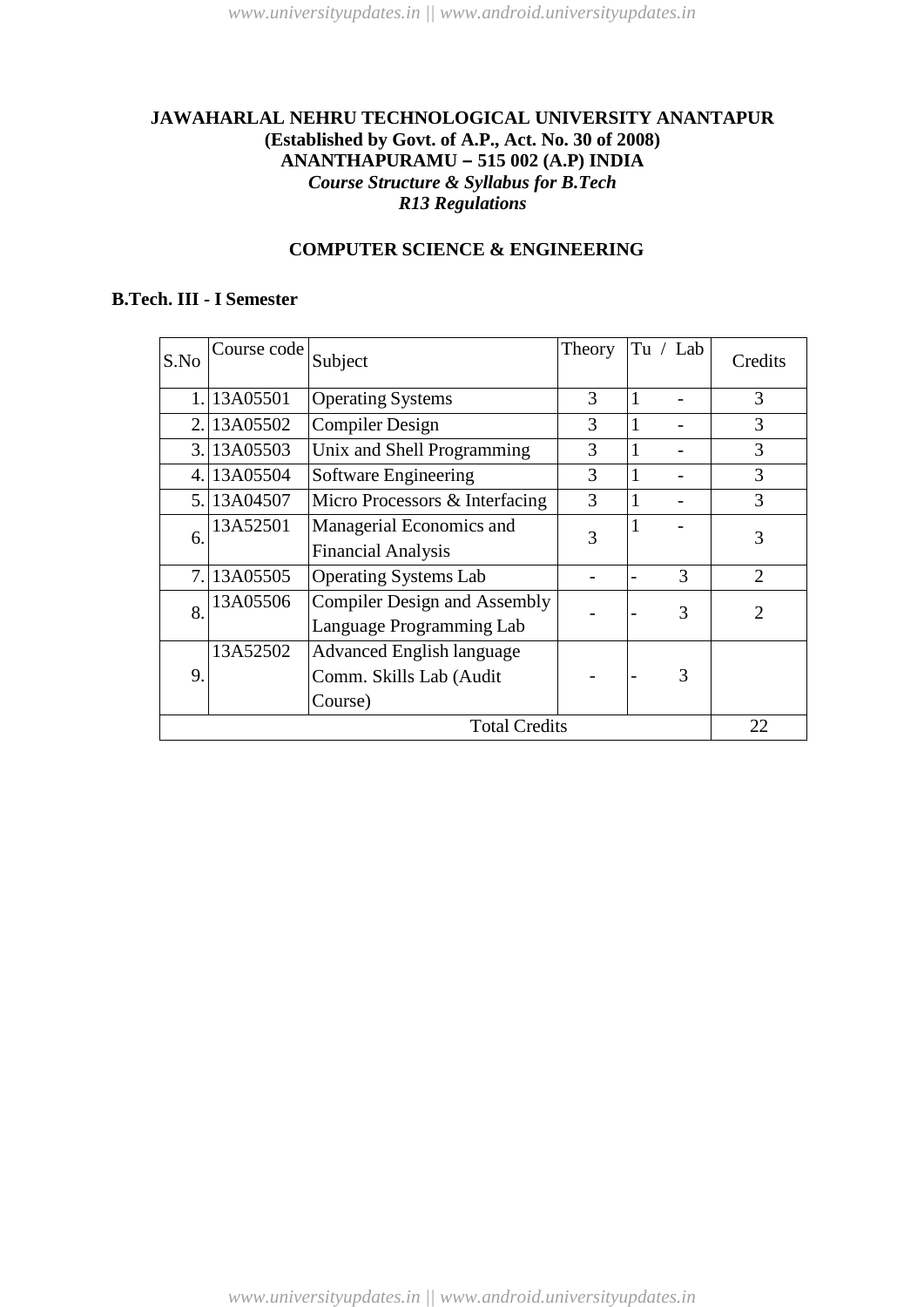**B.Tech. III - I Sem. Th Tu C 3 1 3**

#### **(13A05501) OPERATING SYSTEMS**

#### *Course Objective:*

- *To make the students understand the basic operating system concepts such as processes, threads, scheduling, synchronization, deadlocks, memory management, file and I/O subsystems and protection.*
- *To get acquaintance with the class of abstractions afford by general purpose operating systems that aid the development of user applications.*

#### **Learning Outcome:**

- Able to use operating systems effectively.
- Write System and application programs to exploit operating system functionality.
- Add functionality to the exiting operating systems
- Design new operating systems

#### **UNIT I**

**Operating Systems Overview:** Operating system functions, Operating system structure, operating systems Operations, protection and security, Kernel data Structures, Computing Environments, Open-Source Operating Systems

**Operating System Structure:** Operating System Services, User and Operating-System Interface, systems calls, Types of System Calls, system programs, operating system structure, operating system debugging, System Boot.

Processes: Process concept, process Scheduling, Operations on processes, Inter process Communication, Examples of IPC systems.

#### **UNIT II**

**Threads:** overview, Multicore Programming, Multithreading Models, Thread Libraries, Implicit threading, Threading Issues.

**Process Synchronization:** The critical-section problem, Peterson's Solution, Synchronization Hardware, Mutex Locks, Semaphores, Classic problems of synchronization, Monitors, Synchronization examples, Alternative approaches.

**CPU Scheduling:** Scheduling-Criteria, Scheduling Algorithms, Thread Scheduling, Multiple-Processor Scheduling, Real-Time CPU Scheduling, Algorithm Evaluation.

#### **UNIT III**

**Memory Management:** Swapping, contiguous memory allocation, segmentation, paging, structure of the page table.

**Virtual memory:** demand paging, page-replacement, Allocation of frames, Thrashing, Memory-Mapped Files, Allocating Kernel Memory

**Deadlocks:** System Model, deadlock characterization, Methods of handling Deadlocks, Deadlock prevention, Detection and Avoidance, Recovery from deadlock.

#### **UNIT IV**

**Mass-storage structure:** Overview of Mass-storage structure, Disk structure, Disk attachment, Disk scheduling, Swap-space management, RAID structure, Stable-storage implementation.

**File system Interface:** The concept of a file, Access Methods, Directory and Disk structure, File system mounting, File sharing, Protection.

**File system Implementation:** File-system structure, File-system Implementation, Directory Implementation, Allocation Methods, Free-Space management.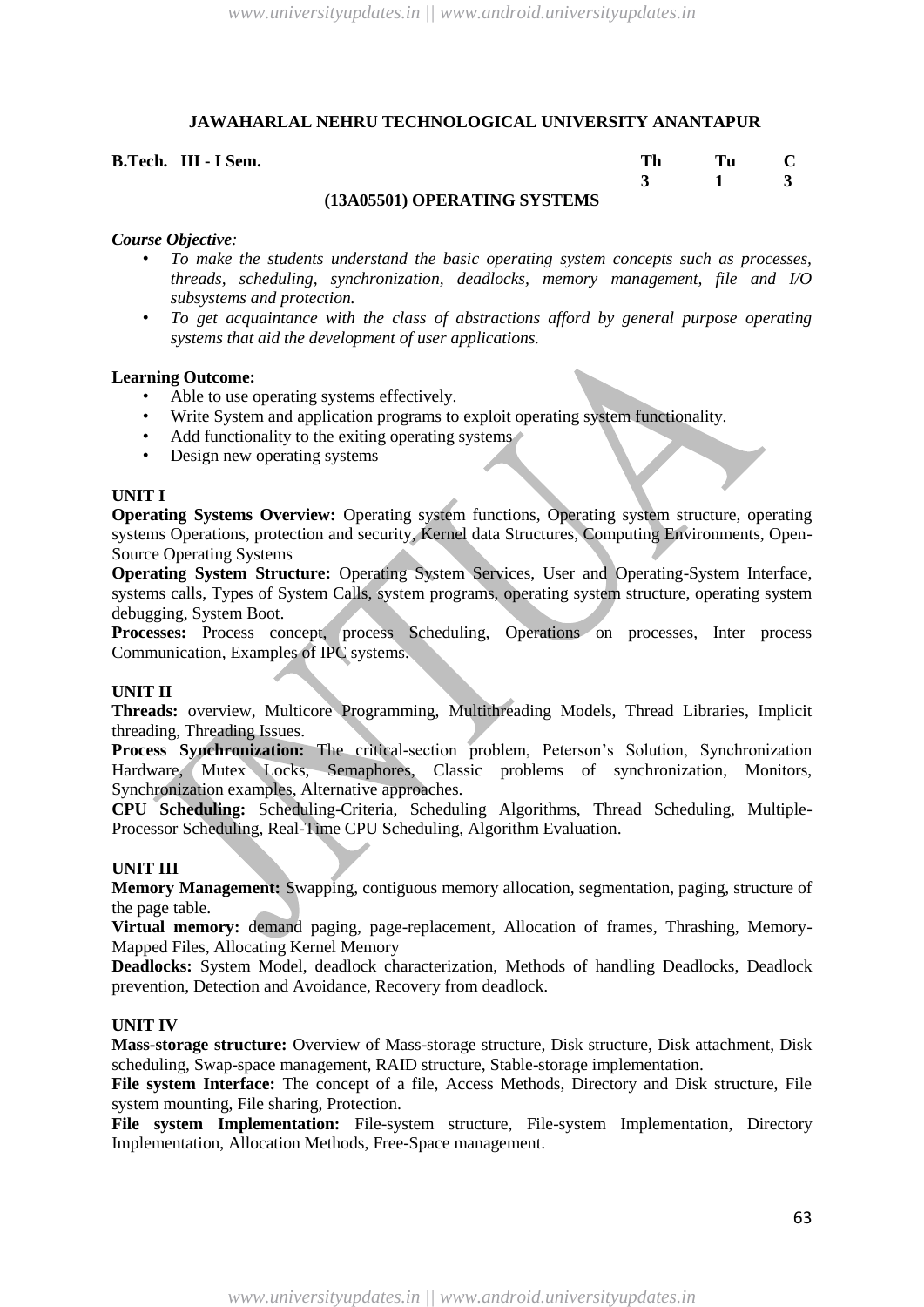## **UNIT V**

**I/O systems:** I/O Hardware, Application I/O interface, Kernel I/O subsystem, Transforming I/O requests to Hardware operations.

**Protection:** Goals of Protection, Principles of Protection, Domain of protection, Access Matrix, Implementation of Access Matrix, Access control, Revocation of Access Rights, Capability- Based systems, Language – Based Protection

**Security:** The Security problem, Program threats, System and Network threats, Cryptography as a security tool, User authentication, Implementing security defenses, Firewalling to protect systems and networks, Computer–security classifications.

#### *Text Books:*

- *1. Operating System Concepts, Abraham Silberchatz, Peter B. Galvin, Greg Gagne, Ninth Edition, 2012, Wiley.*
- *2. Operating Systems: Internals and Design Principles, Stallings, Sixth Edition, 2009, Pearson Education.*

- *1. Modern Operating Systems, Andrew S Tanenbaum, Second Edition, PHI.*
- *2. Operating Systems, S.Haldar, A.A.Aravind, Pearson Education.*
- *3. Principles of Operating Systems, B.L.Stuart, Cengage learning, India Edition.*
- *4. Operating Systems, A.S.Godbole, Second Edition, TMH.*
- *5. An Introduction to Operating Systems, P.C.P. Bhatt, PHI.*
- *6. Operating Systems, G.Nutt, N.Chaki and S.Neogy, Third Edition, Pearson Education.*
- *7. Operating Systems, R.Elmasri, A,G.Carrick and D.Levine, Mc Graw Hill.*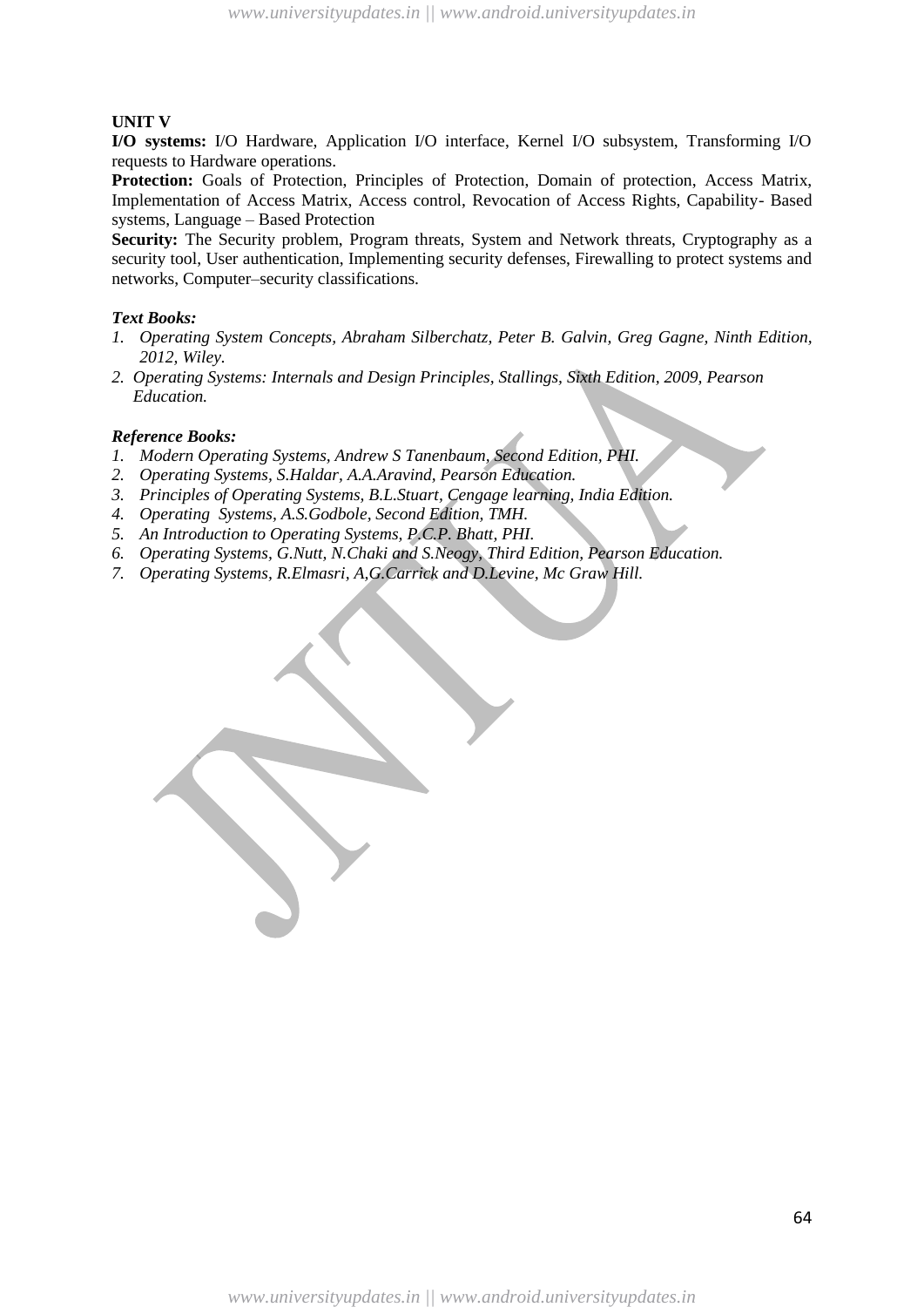| B.Tech. III-I Sem. |                            |  |  |
|--------------------|----------------------------|--|--|
|                    |                            |  |  |
|                    | (13A05502) COMPILER DESIGN |  |  |

#### *Course Objective:*

*The objectives of the course are* 

- *To realize the computer science as the basis for real time applications*
- *To introduce the major concept areas of language translation and compiler design.*
- *To learn how a compiler works and know about the powerful compiler generation tools and techniques, which are useful to the other non-compiler applications.*
- *To know the importance of code optimization.*

#### *Learning Outcome:*

*Upon completion of this course, students will be:*

- *Able to design a compiler for a simple programming language*
- *Able to use the tools related to compiler design effectively a*nd efficiently
- *Able to write the optimized code*

## **UNIT I**

**Introduction:** Language processors, Phases of a compiler, Pass and phase, Bootstrapping, Compiler construction tools, Applications of compiler technology, Programming language basics

**Lexical Analysis**: Role and Responsibility, Input buffering, Specification of tokens, Recognition of tokens, LEX tool, Design of a Lexical Analyzer generator

#### **UNIT II**

**Syntax Analysis**: Role of the parser, Context Free Grammars - Definition, Derivations, Parse trees, Ambiguity, Eliminating ambiguity, Left recursion, Left faltering.

**TOP Down Parsing:** Recursive descent parsing, Non-recursive predictive parsing, LL(1) grammars, Error recovery in predictive parsing.

**Bottom Up Parsing:** Handle pruning, Shift-Reduce parsing, Conflicts during shifts- reduce parsing, SLR Parsing, Canonical LR(1) parsers, LALR parsers, Using ambiguous grammars, YACC tool.

#### **UNIT III**

**Syntax Directed Translation:** Syntax Directed Definitions, Evaluation orders for SDD's, Application of SDT, SDT schemes, Implementing L-attribute SDD's.

**Intermediated Code Generation:** Need for intermediate code, Types of intermediate code, Three address code, Quadruples, Triples, Type expressions, Type equivalence, Type checking, Translation of expressions, control flow statements, switch statement, procedures, back patching.

#### **UNIT IV**

**Run Time Storage Organization:** Scope and Life time of variable, Information associated with symbols in symbol table, Data Structures for symbol Table, Static vs dynamic storage allocation, Stack allocation of space, Access to non-local data on stack, Heap management, Introduction to garbage collection

**Optimization:** Need and objective of optimization, Places of optimization, Optimization at user level, Construction of Basic blocks and Processing, Data Flow analysis using flow graph, Data flow equations for blocks with back ward flow control, Principles source of optimization and transformations, Alias, Loops in flow graphs, Procedural optimization, Loop optimization

#### **UNIT V**

**Code Generation:** Issues in code Generation, Target machine architecture, Subsequent Use information, Simple code generator, Register allocation, DAG representation of basic blocks, Code generation from intermediate code, Peephole optimization, Code scheduling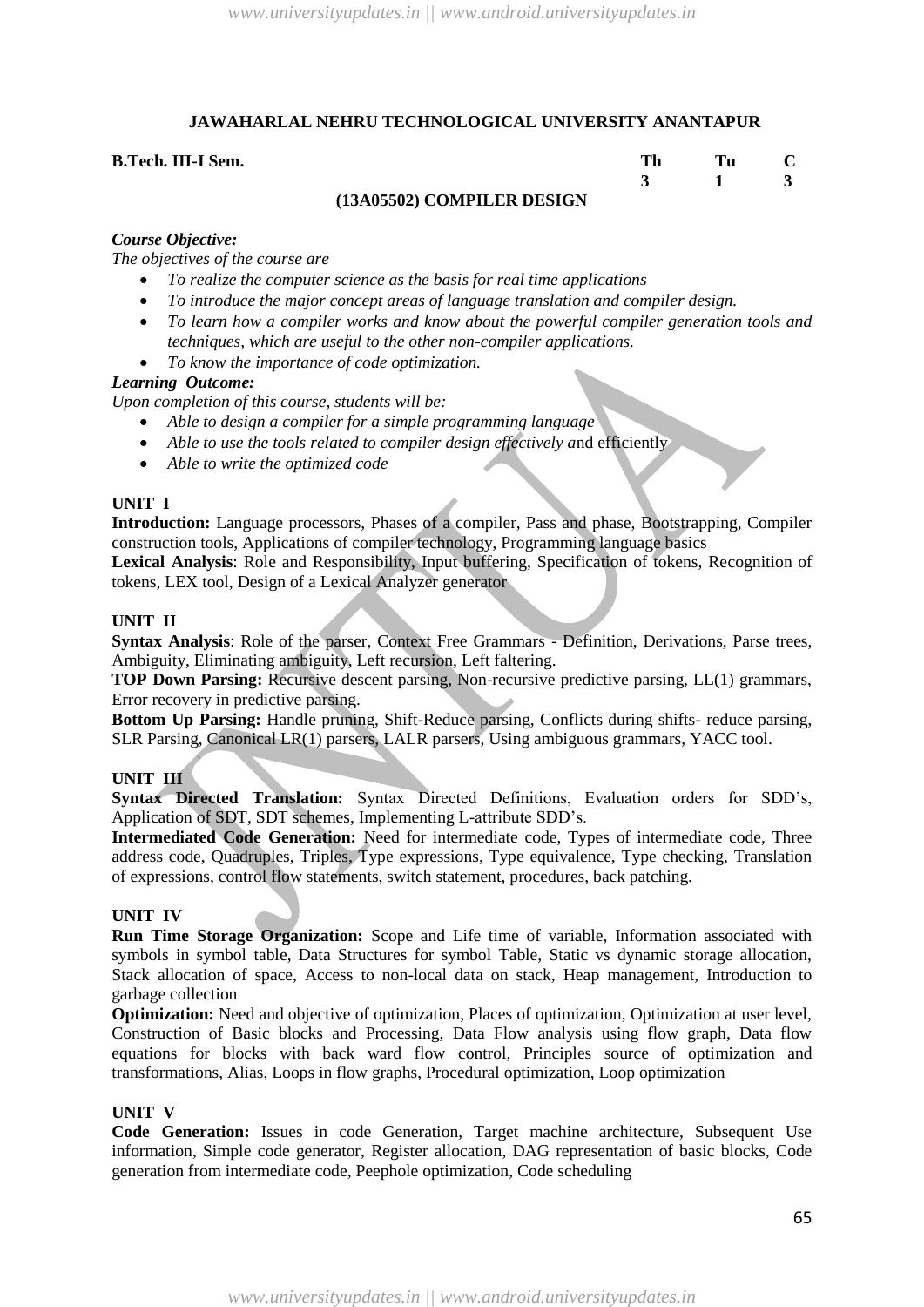#### *Text Books :*

- *1. Compilers Principles, Techniques and Tools, Second Edition, Alfred V. Aho, Monica S. Lam, Ravi Sethi, Jeffrey D. Ullman., Pearson.*
- *2. Compiler Design, K. Muneeswaran., Oxford University Press, 2012*

- *1. Compiler Construction, K.V.N Sunitha, Pearson, 2013*
- *2. Engineering a Compiler, Second Edition, Keith D. Cooper & Linda Torczon., Morgan Kaufmann, Elsevier.*
- *3. Compilers Principles and Practice, Parag H. Dave, Himanshu B. Dave., Pearson*
- *4. Compiler Design, Sandeep Saxena, Rajkumar Singh Rathore., S.Chand publications*
- *5. Compiler Design, Santanu Chattopadhyay., PHI*
- *6. Principals of Compiler Design, Nadhni Prasad, Elsevier.*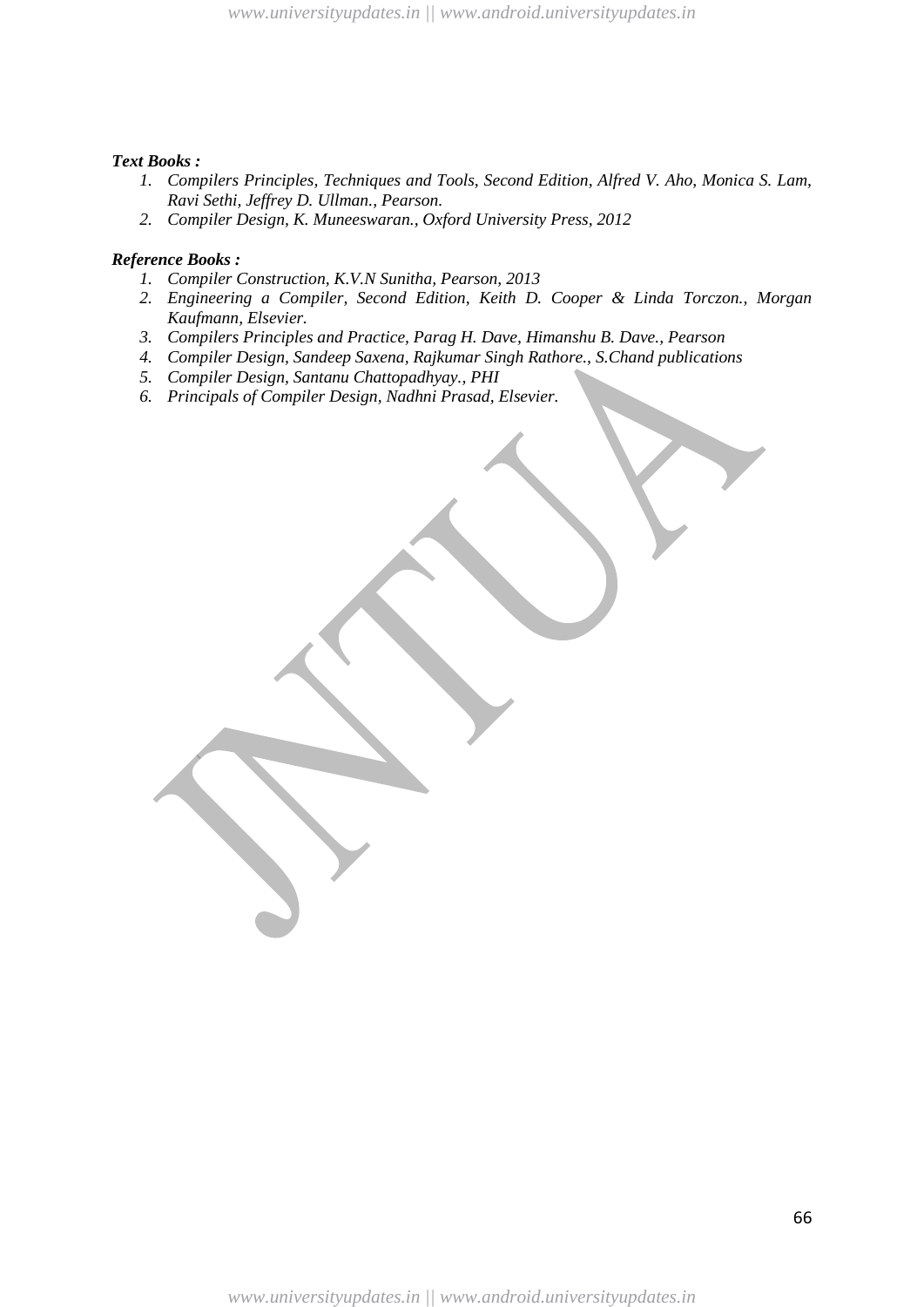| B.Tech. III - I Sem. | Tu C |  |
|----------------------|------|--|
|                      |      |  |

#### **(13A05503) UNIX AND SHELL PROGRAMMING**

#### *Course Objective:*

*This course is to provide a comprehensive introduction to Shell Programming.*

#### *Learning Outcome:*

*At the end of the course delegates will acquire* 

 *The fundamental skills required to write simple and complex Shell scripts to automate jobs and processes in the Unix environment.*

#### **UNIT I**

The UNIX Environment, Unix structure, Accessing UNIX, common and useful commands. The Vi Editor – Concepts, Modes and Commands. File Systems – File names and types, regular files and Directories and their implementation. Operations on directories, files and on both. Security levels, Changing permissions, Ownership and group

#### **UNIT II**

Shells- UNIX Session, standard streams, redirection, pipes tee Command, Command Execution and Substitution, Command-Line Editing, job control, Aliases, Variable Types and options, Shell Customization. Filters and Pipes – related Commands. Commands for Translating Characters, Files with duplicate Lines, Counting characters, words and Lines and Comparing files

#### **UNIT III**

User Communication, Electronic mail, Remote access, and File Transfer. Vi Editor – Local, Global and Range commands and Text manipulation in vi. Editor, and Over view of ex Editor. Atoms and Operators. grep – family and operations and searching for file contents. Overview of sed and awk

#### **UNIT IV**

**Interactive korn shell and Korn shell Programming:** An overview on sed. Korn shell - Features, Files, Variables, input and output. Environmental Variables and options. Startup Script, Command history and Execution process. Korn shell Programming- Script Concept, Expressions, Decision making and Repetition, Special Parameters and variables, Changing Positional parameters, Argument Validation, Debugging Scripts and Examples

#### **UNIT V**

**Interactive C shell and C shell Programming:** An overview on awk. C Shell – Features, Files and Variables, output, input, eval Command, environmental Variables, on-off Variables, Startup and Shutdown Scripts, Command history and execution Script. C Shell Programming – script Concepts, expressions, Decision making and repetition, Special Parameters, Changing Positional Parameters, argument Validation, Debugging Scripts and examples

#### *Text Books :*

- *1. UNIX and Shell Programming, Behrouz A. Forouzan and Richard F. Gilberg, cengage learning publications, Indian Reprint 2012*
- *2. Unix: The Ultimate Guide, Sumitabha Das, Tat Mcgraw-Hill Edition, Indian reprint 2012*

#### *Reference Books :*

*1. UNIX and Linux System Administration Handbook, Evi Nemeth, Garth Snyder, [Trent R.](http://www.amazon.com/Trent-R.-Hein/e/B001IGFJ5Q/ref=sr_ntt_srch_lnk_1?qid=1371032136&sr=8-1)  [Hein](http://www.amazon.com/Trent-R.-Hein/e/B001IGFJ5Q/ref=sr_ntt_srch_lnk_1?qid=1371032136&sr=8-1) and Ben Whaley, PHI.*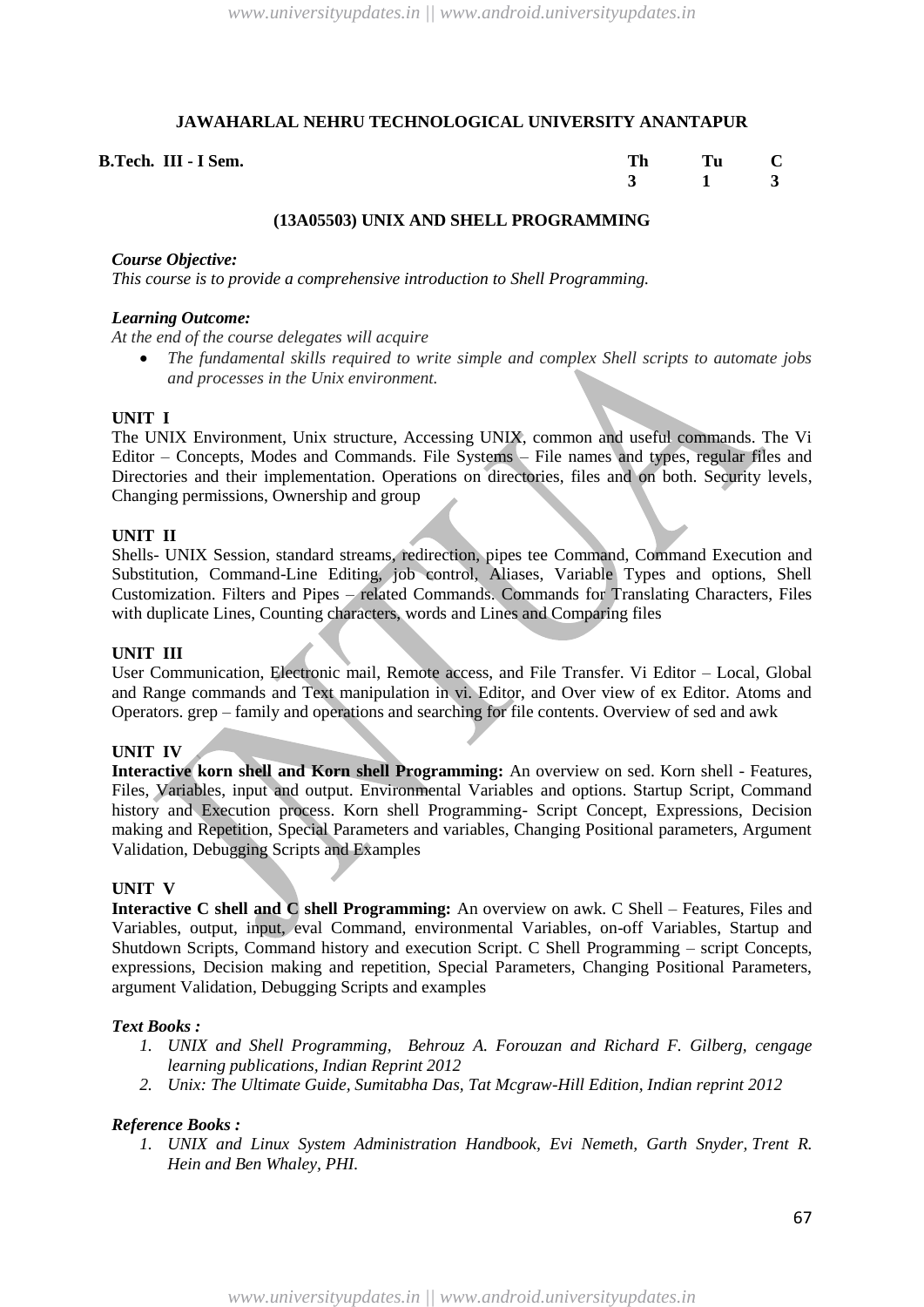- *2. [Essential Linux Administration: A Comprehensive Guide for Beginners,](http://www.amazon.com/Essential-Linux-Administration-Comprehensive-Beginners/dp/1435459563/ref=sr_1_7?ie=UTF8&qid=1371032136&sr=8-7&keywords=linux+administration) [Chuck Easttom,](http://www.amazon.com/Chuck-Easttom/e/B001IYZ6I8/ref=sr_ntt_srch_lnk_7?qid=1371032136&sr=8-7) Cengage Learning*
- *3. [The Linux Programming Interface: A Linux and UNIX System Programming](http://www.amazon.com/The-Linux-Programming-Interface-Handbook/dp/1593272200/ref=sr_1_2?ie=UTF8&qid=1371032467&sr=8-2&keywords=linux+programming) [Handbook,](http://www.amazon.com/The-Linux-Programming-Interface-Handbook/dp/1593272200/ref=sr_1_2?ie=UTF8&qid=1371032467&sr=8-2&keywords=linux+programming) [Michael Kerrisk,](http://www.amazon.com/Michael-Kerrisk/e/B0036HFFBI/ref=sr_ntt_srch_lnk_2?qid=1371032466&sr=8-2) No Starch Press*
- *4. [A Practical Guide to Linux Commands, Editors, and Shell Programming, 3rd Edition,](http://www.amazon.com/Practical-Commands-Editors-Programming-Edition/dp/013308504X/ref=sr_1_4?ie=UTF8&qid=1371032537&sr=8-4&keywords=linux+programming) [Mark](http://www.amazon.com/Mark-G.-Sobell/e/B000APJW04/ref=sr_ntt_srch_lnk_4?qid=1371032537&sr=8-4)  [G. Sobell,](http://www.amazon.com/Mark-G.-Sobell/e/B000APJW04/ref=sr_ntt_srch_lnk_4?qid=1371032537&sr=8-4) PHI*
- *5. [Advanced Programming in the UNIX Environment, 3rd Edition, W. Richard Stevens](http://www.amazon.com/Programming-Environment-Addison-Wesley-Professional-Computing/dp/0321637739/ref=sr_1_10?ie=UTF8&qid=1371032537&sr=8-10&keywords=linux+programming) and Stephen A. Rago, Addison-Wesley professional*
- *6. [UNIX Network Programming,](http://www.amazon.com/UNIX-Network-Programming-Richard-Stevens/dp/0139498761/ref=sr_1_1?ie=UTF8&qid=1371032664&sr=8-1&keywords=linux+network+programming%2C+stevens) [W. Richard](http://www.amazon.com/W.-Richard-Stevens/e/B000AP9GV4/ref=sr_ntt_srch_lnk_1?qid=1371032664&sr=8-1) Stevens, PHI*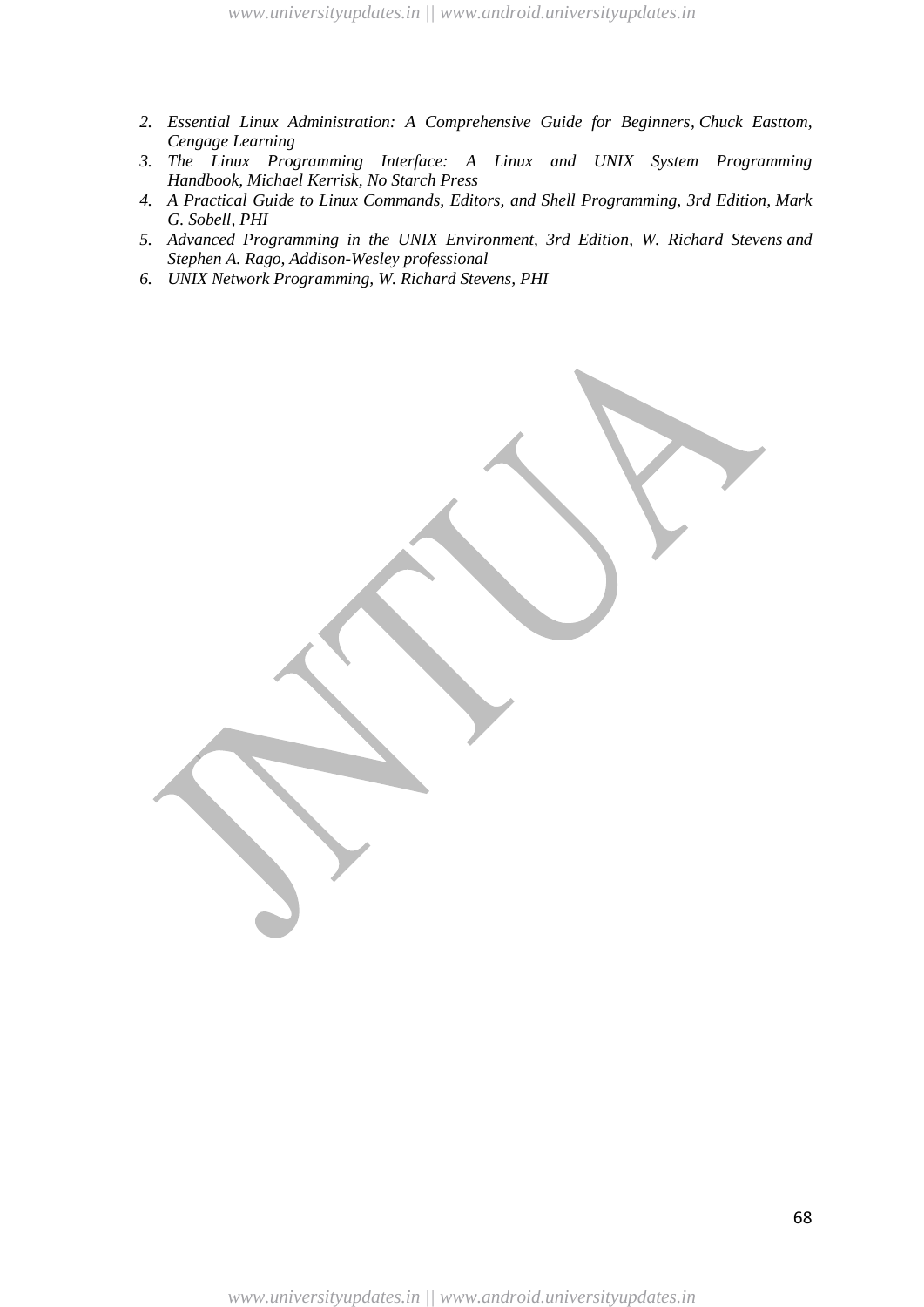#### **B.Tech. III - I Sem.**

| TIVE DE ENAINEEDINA |  |  |
|---------------------|--|--|

# **(13A05504) SOFTWARE ENGINEERING**

# *Course Objective:*

- *To understand the software life cycle models.*
- *To understand the software requirements and SRS document.*
- *To understand the importance of modeling and modeling languages.*
- *To design and develop correct and robust software products.*
- *To understand the quality control and how to ensure good quality software.*
- *To understand the planning and estimation of software projects.*
- *To understand the implementation issues, validation and verification procedures.*
- *To understand the maintenance of software*

# *Learning Outcome:*

- *Define and develop a software project from requirement gathering to implementation.*
- *Ability to code and test the software*
- *Ability to plan, Estimate and Maintain software systems*

# **UNIT I**

**Software and Software Engineering:** The Nature of Software, The Unique Nature of WebApps, Software Engineering, Software Process, Software Engineering Practice, Software Myths.

**Process Models:** A Generic Process Model, Process Assessment and Improvement, Prescriptive Process Models, Specialized Process Models, The Unified Process, Personal and Team Process Models, Process Terminology, Product and Process.

#### **UNIT II**

**Understanding Requirements:** Requirements Engineering, Establishing the Groundwork, Eliciting Requirements, Developing Use Cases, Building the Requirements Model, Negotiating Requirements, Validating Requirements.

**Requirements Modeling:** Requirements Analysis, Scenario-Based Modeling, UML Models That Supplement the Use Case, Data Modeling Concepts, Class-Based Modeling.

# **UNIT III**

**Design Concepts:** Design within the Context of Software Engineering, Design Process, Design Concepts, The Design Model.

**Architectural Design:** Software Architecture, Architectural Genres, Architectural Styles, Architectural Design.

**Component-Level Design:** What is a Component, Designing Class-Based Components, Conducting Component-Level Design, Component-Level Design for WebApps.

#### **UNIT IV**

**User Interface Design:** The Golden Rules, User Interface Analysis and Design, Interface Analysis, Interface Design Steps, Design Evaluation.

**Coding and Testing:** Coding, Code Review, Software Documentation, Testing, Testing in the Large versus Testing in the Small, Unit Testing, Black-Box Testing, White-Box Testing, Debugging, Program Analysis Tools, Integration Testing, Testing Object-Oriented Programs, System Testing, Some General Issues Associated with Testing.

# **UNIT V**

**Software Project Management:** Responsibilities of a Software Project Manager, Project Planning, Metrics for Project Size Estimation, Project Estimation Techniques, Empirical Estimation Techniques,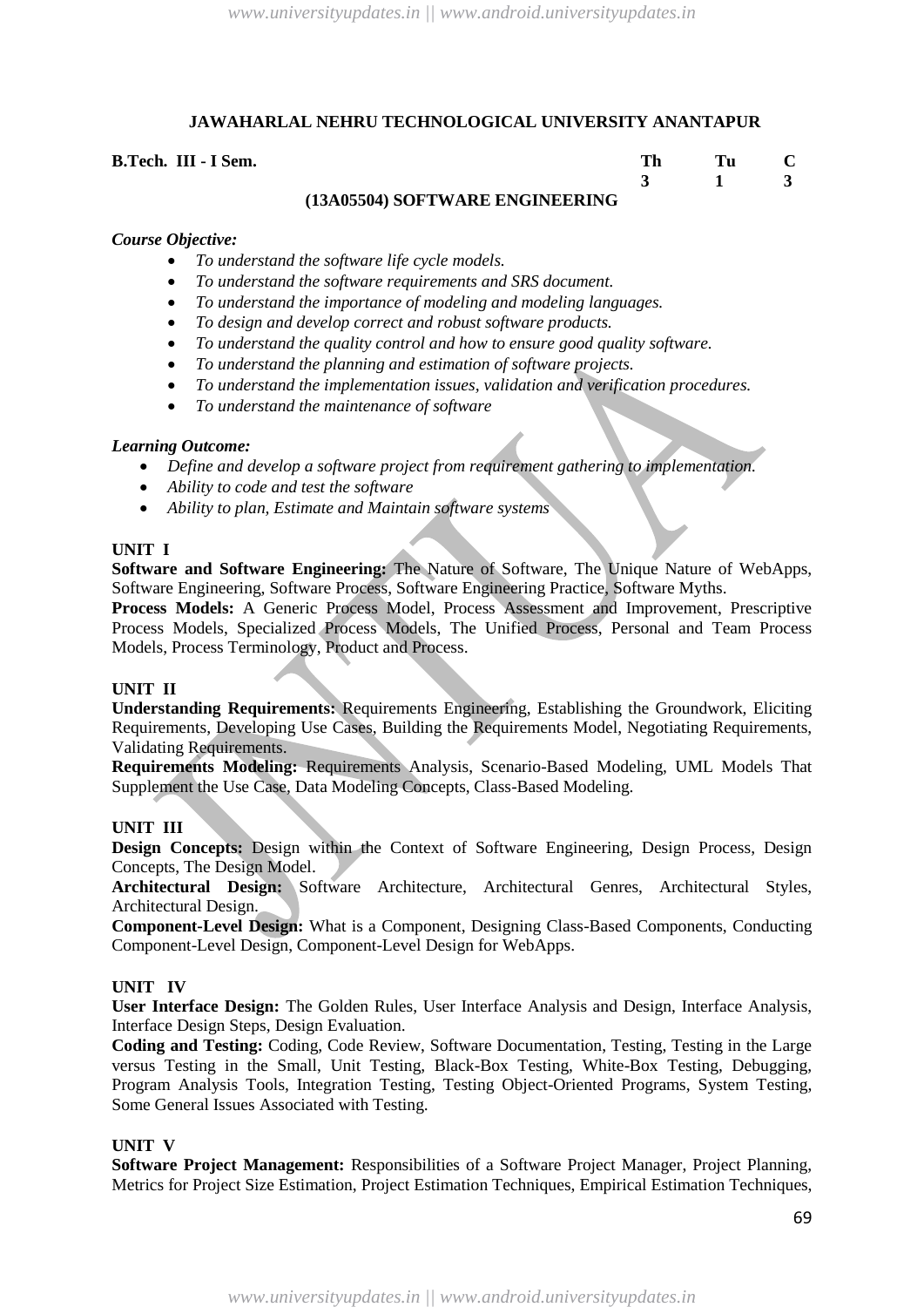COCOMO-A Heuristic Estimation Technique, Halstead's Software Science-An Analytical Technique, Staffing Level Estimation, Scheduling, Organization and Team Structures, Staffing, Risk Management, Software Configuration Management. .

**Software Maintenance:** Characteristics of Software Maintenance, Software Reverse Engineering, Software Maintenance Process Models, Estimation of Maintenance cost.

#### *Text Books :*

- *1. Software Engineering A practitioner"s Approach, Roger S. Pressman, Seventh Edition, 2009, McGrawHill International Edition.*
- *2. Fundamentals of Software Engineering, Rajib Mall, Third Edition, 2009, PHI.*

- *1. Software Engineering, Ian Sommerville, Ninth edition, Pearson education.*
- *2. Software Engineering : A Primer, Waman S Jawadekar, Tata McGraw-Hill, 2008*
- *3. Software Engineering, A Precise Approach, Pankaj Jalote, Wiley India,2010.*
- *4. Software Engineering, Principles and Practices, Deepak Jain, Oxford University Press.*
- *5. Software Engineering1: Abstraction and modeling, Diner Bjorner, Springer International edition, 2006.*
- *6. Software Engineering2: Specification of systems and languages, Diner Bjorner, Springer International edition , 2006.*
- *7. Software Engineering Foundations, Yingxu Wang, Auerbach Publications,2008.*
- *8. Software Engineering Principles and Practice, Hans Van Vliet,3rd edition, John Wiley &Sons Ltd.*
- *9. Software Engineering 3:Domains,Requirements,and Software Design, D.Bjorner, Springer International Edition.*
- *10. Introduction to Software Engineering, R.J.Leach, CRC Press.*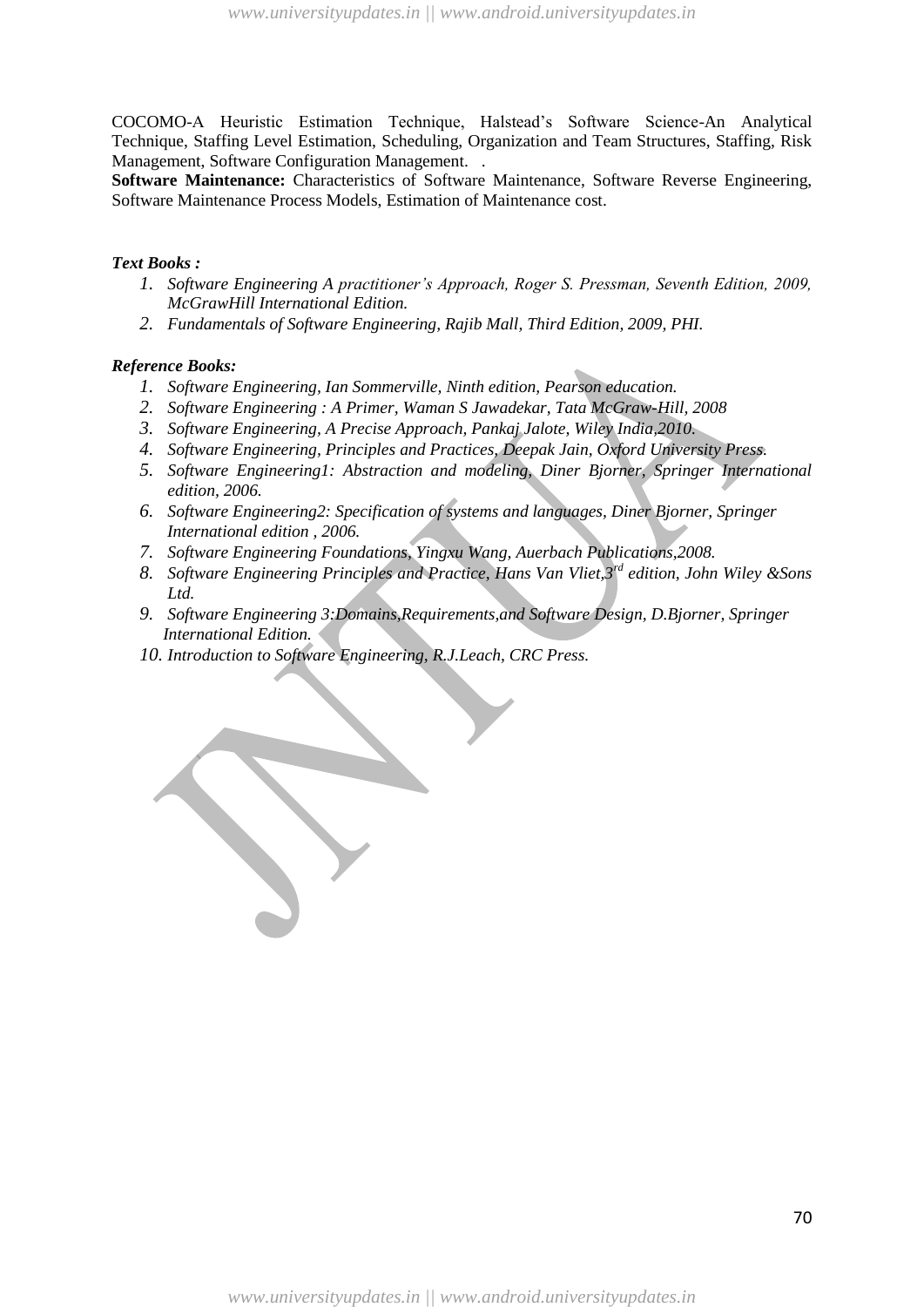| B.Tech. III - I Sem. | <b>Th</b> | Tu C          |  |
|----------------------|-----------|---------------|--|
|                      |           | $3 \t 1 \t 3$ |  |

#### **(13A04507) MICROPROCESSORS & INTERFACING**

#### *Course Objective:*

- *Study the instruction set of 8086 microprocessor and its architecture*
- *Learn assembly language programming using 8086 microprocessor*
- *Interfacing 8051, 8255, 8237, and 8259*

#### *Learning Outcome:*

- *Program the 8086 microprocessor*
- *Interface the 8086 microprocessor with various devices and program them*

# **UNIT I**

Microprocessors-Evolution and Introduction: Microprocessors and Micro Controllers, Microprocessor based system, Origin of Microprocessor, Classification of Microprocessors, Types of Memory, I/O Devices, Technology Improvements Adapted to Microprocessors and Computers, Introduction to 8085 processor, Architecture of 8085, Microprocessor instructions, classification of instructions, Instruction set of 8085.

Intel 8086 Microprocessor architecture, Features, and Signals: Architecture of 8086, Accessing memory locations, PIN details of 8086.

# **UNIT II**

Addressing Modes, Instruction Set and Programming of 8086: Addressing modes in 8086, Instruction set of 8086, 8086 Assembly Language Programming, Modular Programming.

#### **UNIT III**

8086 Interrupts: Interrupt types in 8086, Processing of Interrupts by 8086, Dedicated interrupt types in 8086, Software interrupts-types 00H-FFH, Priority among 8086 interrupts, Interrupt service routines, BIOS interrupts or functional calls, Interrupt handlers, DOS services-INT 21H, System calls-BIOS services.

Memory and I/O Interfacing: Physical memory organization in 8086, Formation of system bus, Interfacing RAM and EPROM chips using only logic gates, Interfacing RAM/ EPROM chips using decoder IC and logic gates, I/O interfacing, Interfacing 8-bit input device with 8086, Interfacing output device using 8086, Interfacing printer with 8086, Interfacing 8-bit and 16-bit I/O devices or ports with 8086, Interfacing CRT terminal with 8086.

# **UNIT IV**

Features and Interfacing of programmable devices for 8086 systems: Intel 8255 programmable peripheral interface, Interfacing switches and LEDS, Interfacing seven segment displays, Traffic light control, Interfacing analog to digital converters, Intel Timer IC 8253, Introduction to serial communication, 8259 programmable controller, 8237 DMA controller.

# **UNIT V**

Introduction to 8051 Micro controllers: Intel's MCS-51 series micro controllers, Intel 8051 architecture, Memory organization, Internal RAM structure, Power control in 8051, Stack operation. 8051 Instruction Set and Programming: Introduction, Addressing modes of 8051, Instruction set of 8051, Hardware features of 8051: Introduction, Parallel ports in 8051, External memory interfacing in

8051, Timers, Interrupts, Serial ports.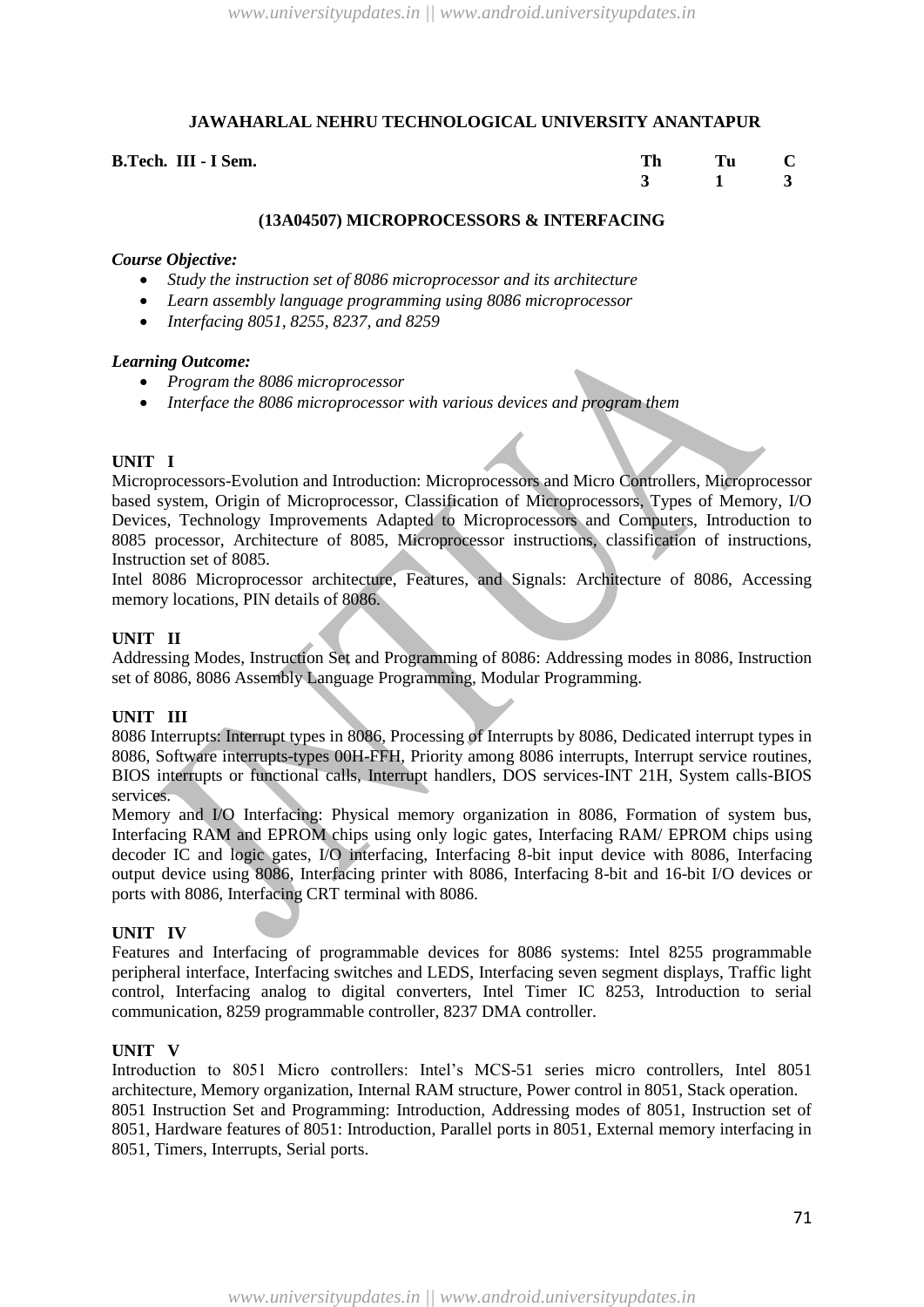Interfacing Examples: Interfacing 8255 with 8051, Interfacing of push button switches and LEDS, Interfacing of seven segment displays.

#### *Text Books:*

- *1. "Microprocessor and Interfacing 8086,8051, 8096 and advanced processors", Senthil Kumar, Saravanan, Jeevanathan, Shah, 1st edition, 2nd impression, 2012, Oxford University Press.*
- *2. "The X86 Microprocessors", Lyla B. Das. , 2010, Pearson.*

- *1. "Microprocessor and Interfacing: Programming and Hardware", Douglas V.Hall, McGrawHill*
- *2. "8086 microprocessor: Programming and Interfacing the PC", Kenneth Ayala, Cengage Learning*
- *3. "ARM system-on-chip architecture", Steve Furber, Addison-Wesley Professional*
- *4. "The Intel Microprocessors", Barry B. Brey, Prentice Hall*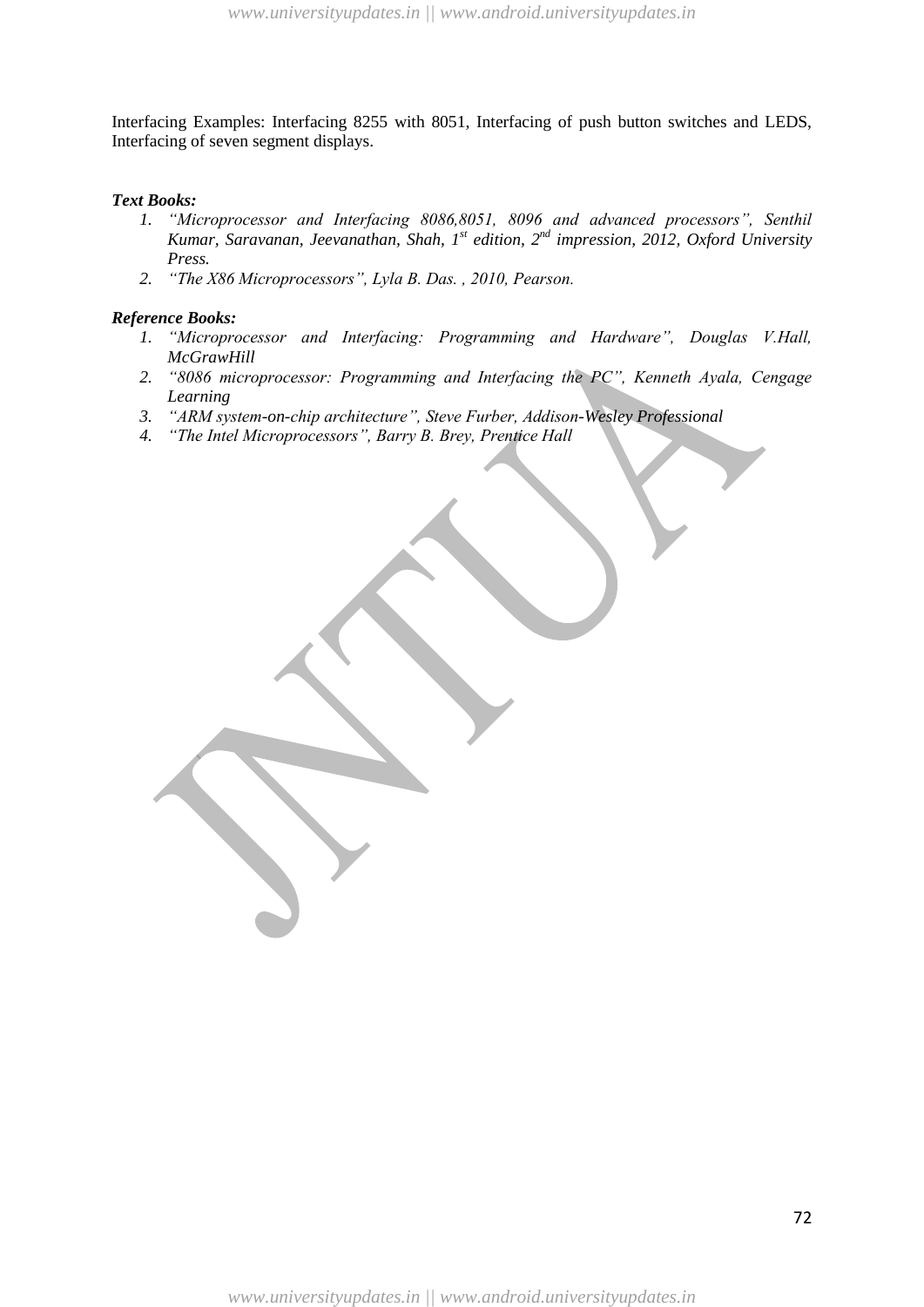#### **B.Tech. III-I Sem. Th Tu C**

#### **3 1 3 (13A52501) MANAGERIAL ECONOMICS AND FINANCIAL ANALYSIS**

#### *Course Objective:*

*The objectives of this course are to equip the student with the basic inputs of Managerial Economics and Economic Environment of business and to enrich analytical skills in helping them take sound financial decisions for achieving higher productivity.*

#### *Learning Outcome:*

*The thorough understanding of Managerial Economics and Analysis of Financial Statements facilitates the Technocrats – cum – Entrepreneurs to take-up decisions effectively and efficiently in the challenging Business Environment.* 

#### **UNIT I**

#### **INTRODUCTION TO MANAGERIAL ECONOMICS**

Managerial Economics - Definition, nature and scope – contemporary importance of Managerial Economics - Demand Analysis: Determinants- Law of Demand - Elasticity of Demand. Significance – types – measurement of elasticity of demand - Demand forecasting- factors governing demand forecasting- methods of demand forecasting –Relationship of Managerial Economics with Financial Accounting and Management.

#### **UNIT II**

# **THEORY OF PRODUCTION AND COST ANALYSIS**

Production Function – Short-run and long- run production - Isoquants and Isocosts, MRTS, least cost combination of inputs - Cobb-Douglas production function - laws of returns - Internal and External economies of scale - **Cost Analysis**: Cost concepts - Break-Even Analysis (BEA) - Managerial significance and limitations of BEA - Determination of Break Even Point (Simple Problems)

#### **UNIT III**

# **INTRODUCTION TO MARKETS AND NEW ECONOMIC ENVIRONMENT**

Market structures: Types of Markets - Perfect and Imperfect Competition - Features, Oligopoly - Monopolistic competition. Price-Output determination - Pricing Methods and Strategies. Forms of Business Organization – Sole Proprietorship- Partnership – Joint Stock Companies – Public Sector Enterprises – New Economic Environment- Economic systems – Economic Liberalization – Privatization and Globalization

#### **UNIT IV**

#### **CAPITAL AND CAPITAL BUDGETING**

Concept of Capital - Over and Under capitalization – Remedial measures - Sources of Short term and Long term capital - Estimating Working Capital requirement – Capital budgeting – Features of Capital budgeting proposals – Methods and Evaluation of Capital budgeting – Pay Back Method – Accounting Rate of Return (ARR) – Net Present Value (NPV) – Internal Rate Return (IRR) Method (simple problems)

#### **UNIT V**

#### **INTRODUCTION TO FINANCIAL ACCOUNTING AND ANALYSIS**

Financial Accounting – Concept - emerging need and importance - Double-Entry Book Keeping-Journal - Ledger – Trial Balance - Financial Statements - - Trading Account – Profit & Loss Account – Balance Sheet (with simple adjustments). Financial Analysis – Ratios – Techniques – Liquidity, Leverage, Profitability, and Activity Ratios (simple problems).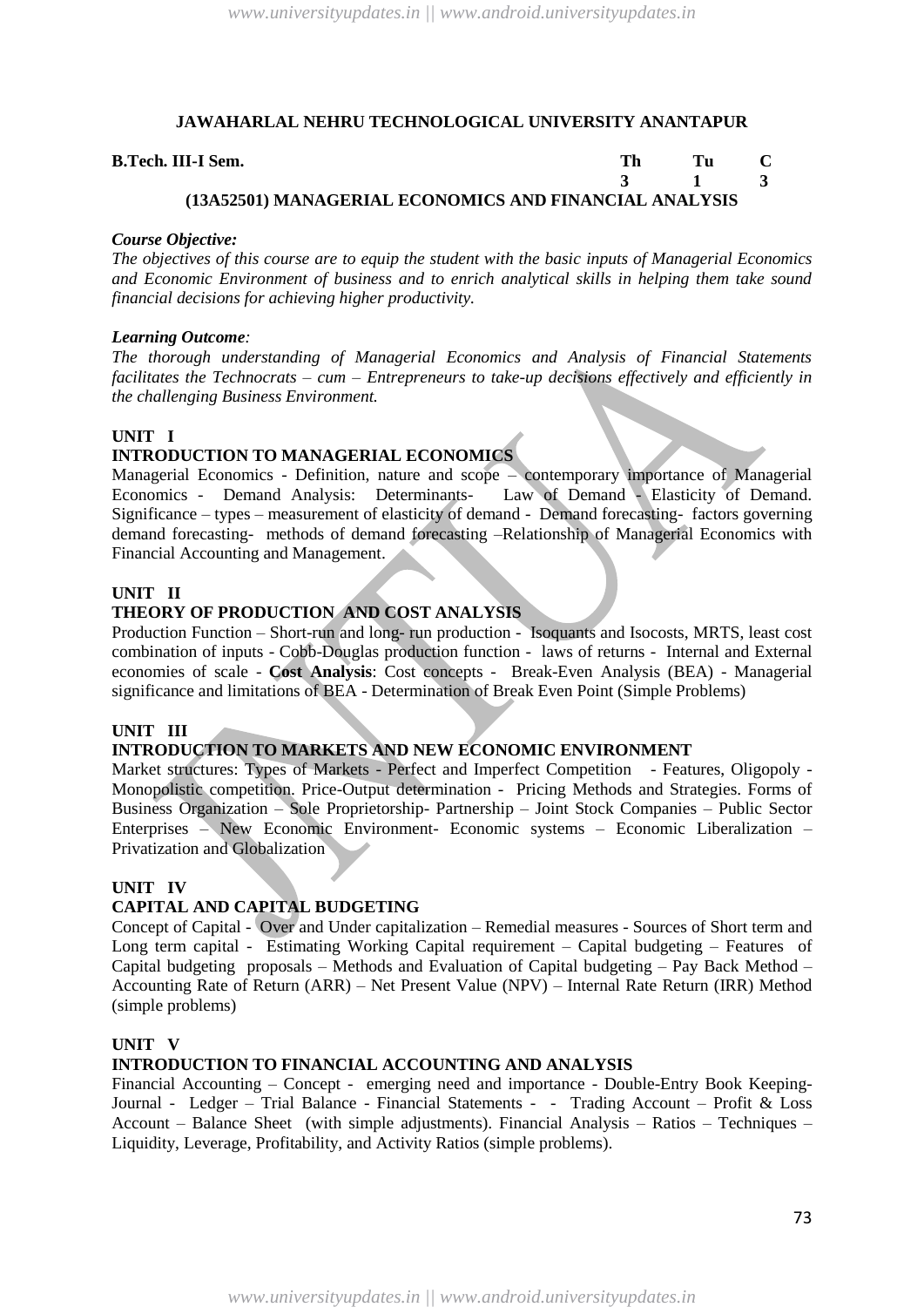#### *Text Books:*

- *1. Aryasri: Managerial Economics and Financial Analysis, 4/e, TMH, 2009.*
- *2. Varshney & Maheswari: Managerial Economics, Sultan Chand, 2009.*

- *1. Premchand Babu, Madan Mohan:Financial Accounting and Analysis,Himalaya, 2009*
- *2. S.A. Siddiqui and A.S. Siddiqui: Managerial Economics and Financial Analysis, New Age International,. 2009.*
- *3. Joseph G. Nellis and David Parker: Principles of Business Economics, Pearson, 2/e, New Delhi.*
- *4. Domnick Salvatore: Managerial Economics in a Global Economy, Cengage, 2009.*
- *5. H.L.Ahuja: Managerial Economics, S.Chand, 3/e, 2009*

*www.universityupdates.in || www.android.universityupdates.in*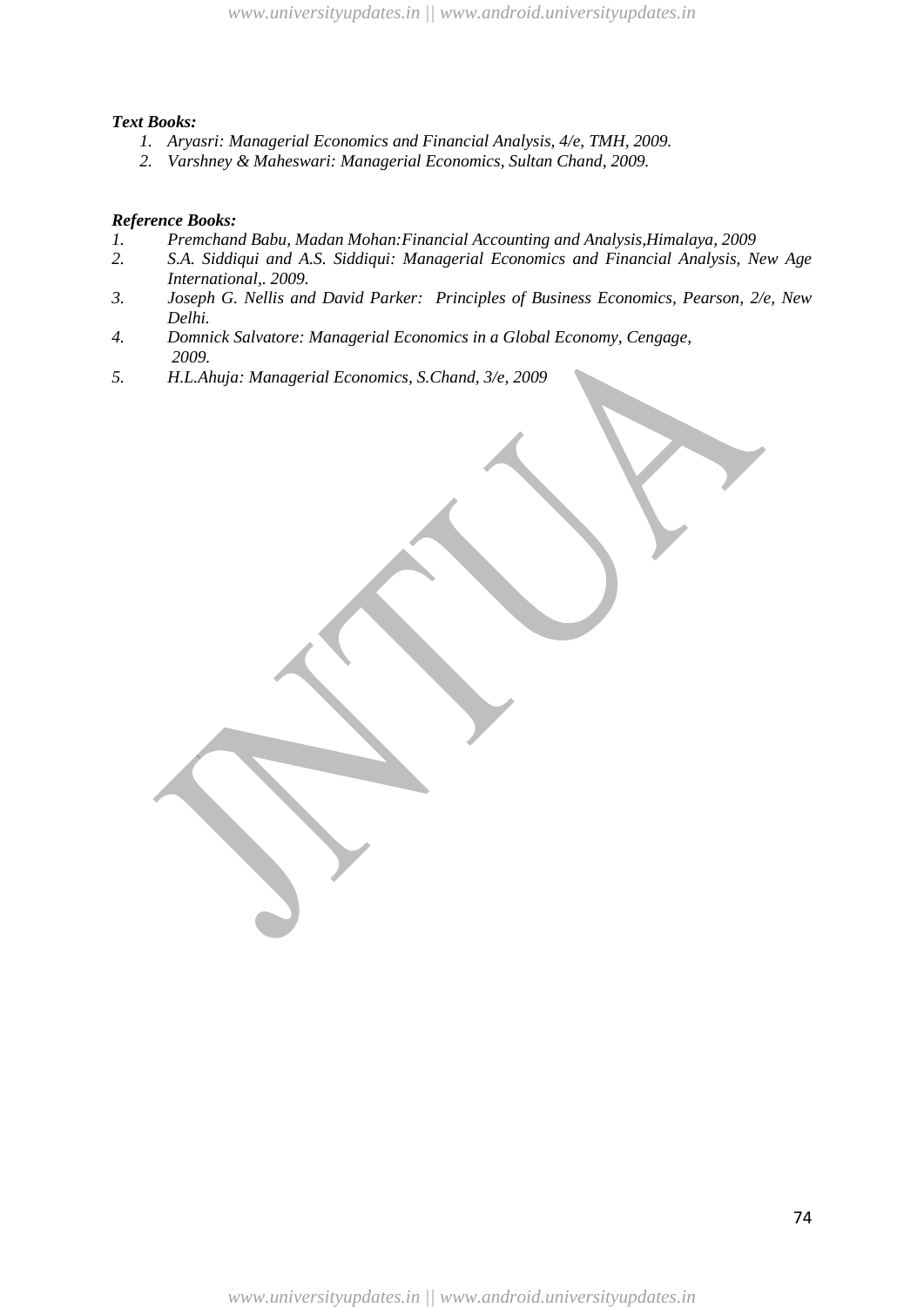#### **B.Tech. III - I Sem. L C 3 2 (13A05505) OPERATING SYSTEM LAB**

- 1. Practice session: practice use of some basic Linux commands. Document the syntax and semantics of those commands. Practice programs on shell variables, control statements etc.
- 2. Practice session: Study the features of Linux environment and submit a report on it.
- 3. Write a shell script that accepts a name from the user and displays whether it is a file, directory or something else.
- 4. Write a shell script that creates users
- 5. Write a shell script that searches for a given string in a file
- 6. Write a shell script that compiles all C files in your home directory and creates executable files
- 7. Write a shell script that given a filename as argument, deletes all even lines in a file
- 8. Implement the grep command in C language
- 9. Write a shell script that removes duplicate lines from a file
- 10. Write a shell script that enhances find command by adding error messages that explain why the command failed.
- 11. Write a shell script to backup files in a specified directory
- 12. Write a shell script that finds all links to a file
- 13. Write an awk script to count the number of lines in a file that do not contain vowels.
- 14. Write an awk script to find the number of characters, words and lines in a file.
- 15. Write C programs that illustrate communication between two unrelated processes using named pipe(FIFO File).
- 16. Write a C program in which a parent writes a message to a pipe and the child reads the message.
- 17. Write a C program (sender.c) to create a message queue with read and write permissions to write 3 messages to it with different priority numbers.
- 18. Write a C program (receiver.c) that receives the messages (from the above message queue and displays them.
- 19. Configure mail server and file server.
- 20. Write Client and Server programs in C for connection oriented communication between Server and Client processes using Unix Domain sockets to perform the following: Client process sends a message to the Server Process. The Server receives the message, reverses it and sends it back to the Client. The Client will then display the message to the standard output device.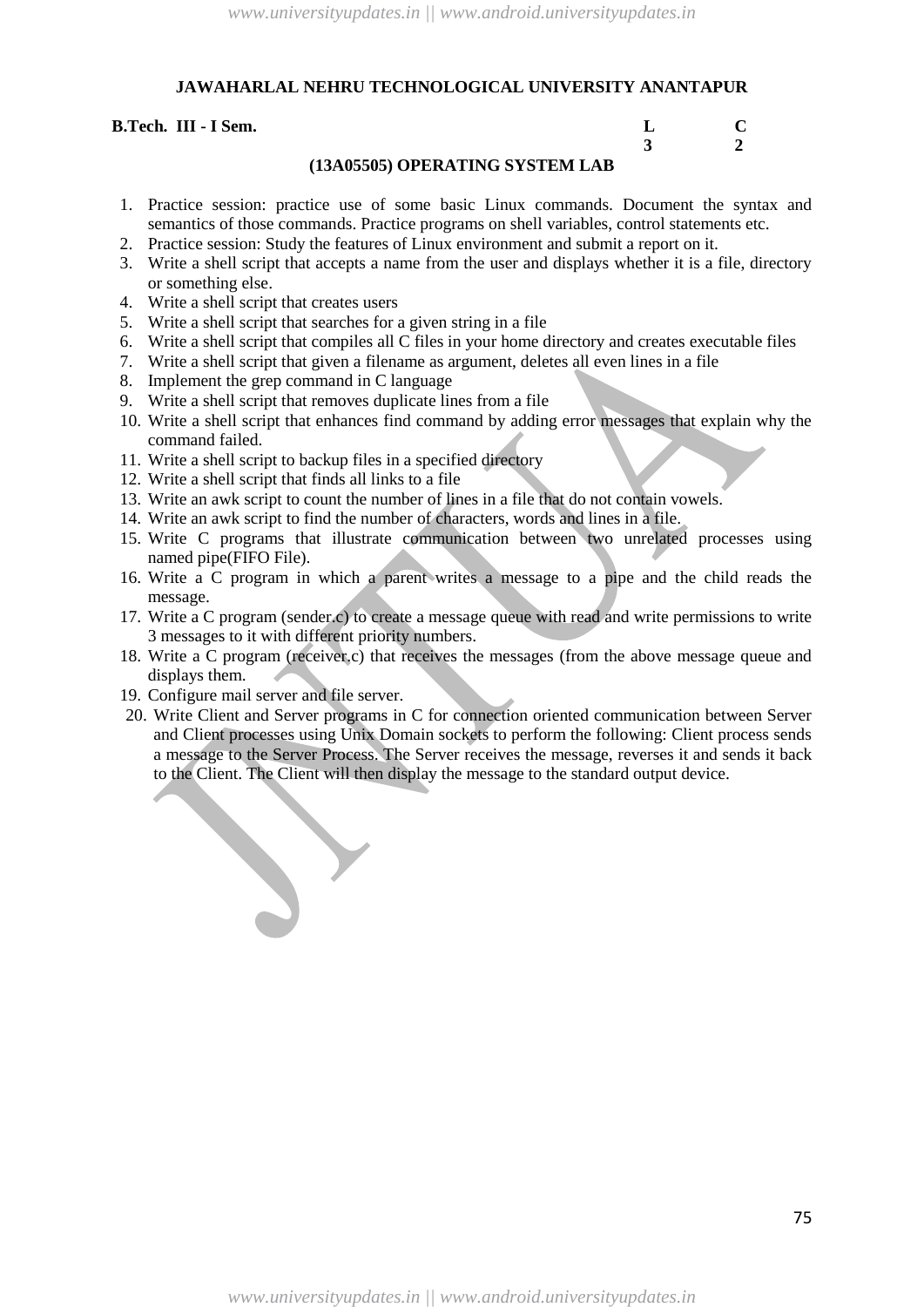#### *Reference Books:*

- *1. Unix and Shell programming, B.A.Forouzan and R.F.Gilberg, Cengage Learning.*
- *2. Beginning Linux Programming, 4th Edition, N.Matthew, R.Stones,Wrox, Wiley*
- *3. Advanced Unix Programming, N.B.Venkateswarulu, BS Publications.*
- *4. Unix and Shell Programming, M.G. Venkatesh Murthy, Pearson Education.*
- *5. Unix Shells by Example, 4th Edition, Elllie Quigley, Pearson Education.*
- *6. Sed and Awk, O.Dougherty&A.Robbins, 2nd edition,SPD.*
- *7. Unix shell Programming, S.G.Kochan and P.Wood, 3rd edition, Pearson Education.*
- *8. Shell Scripting, S.Parker, Wiley India Pvt. Ltd.*
- *9. Advanced Programming in the Unix Environment, 2nd edition, W.R.Stevens and S.A.Rago, Learson Education.*
- *10. Linux System Programming, Robert Love, O"Reilly, SPD*

#### **PART-B**

Simulate the following CPU scheduling algorithms

- a) Round Robin b) SJF c) FCFS d) Priority
- 2. Simulate all file allocation strategies
- a) Sequential b) Indexed c) Linked
- 3. Simulate MVT and MFT
- 4. Simulate all File Organization Techniques
- a) Single level directory b) Two level c) Hierarchical d) DAG
- 5. Simulate Bankers Algorithm for Dead Lock Avoidance
- 6. Simulate Bankers Algorithm for Dead Lock Prevention
- 7. Simulate all page replacement algorithms
- a) FIFO b) LRU c) LFU Etc. …
- 8. Simulate Paging Technique of memory management

- *1. Operating System Concepts, Abraham Silberchatz, Peter B. Galvin, Greg Gagne, Eighth edition, John Wiley.*
- *2. Operating Systems: Internals and Design Principles, Stallings, Sixth Edition–2009, Pearson Education*
- *3. Modern Operating Systems, Andrew S Tanenbaum, Second Edition, PHI.*
- *4. Operating Systems, S.Haldar, A.A.Aravind, Pearson Education.*
- *5. Principles of Operating Systems, B.L.Stuart, Cengage learning, India Edition.*
- *6. Operating Systems, A.S.Godbole, Second Edition, TMH.*
- *7. An Introduction to Operating Systems, P.C.P. Bhatt, PHI.*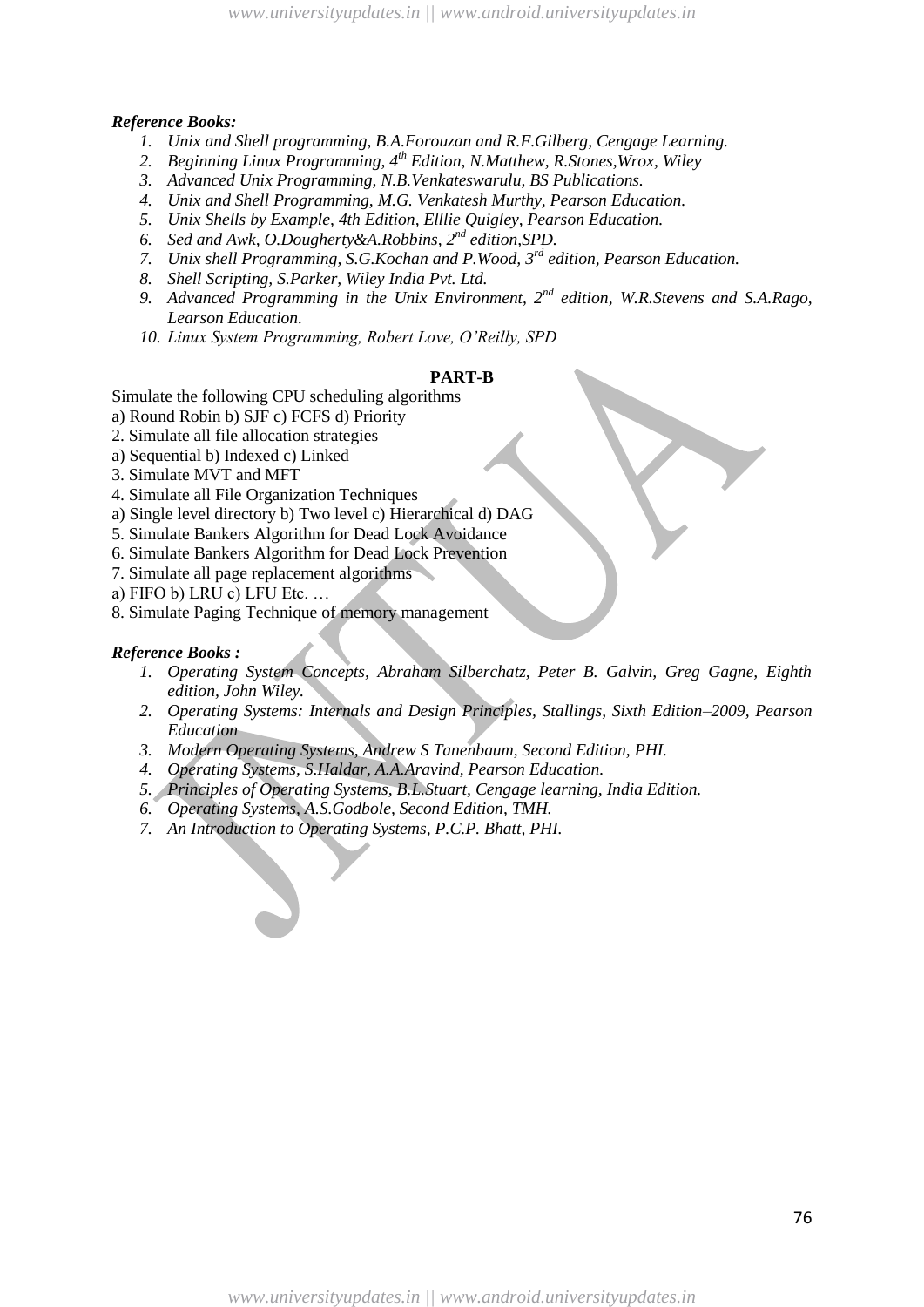# **JAWAHARLAL NEHRU TECHNOLOGICAL UNIVERSITY ANANTAPUR III B.Tech. ISem. L C**

#### **3 2 (13A05506) COMPILER DESIGN AND ASSEMBLY LANGUAGE PROGRAMMING LAB**

## **Complier Design Lab**

- 1. Write a program to search for a given pattern in a set of files. It should support regular express: should work similar to grep and fgrep of Linux environment.
- 2. Write programs for DFA, NFA.
- 3. Consider the following regular expressions: a)  $(0+1)^* 1(0+1)(0+1)$ b)  $(ab^*c + (def)^+ + a^*d^+e)^+$ c)  $((a + b)*(c + d)*') + ab*c*d$ Write separate programs for recognizing the strings generated by each of the regular expressions mentioned above (Using FA).
- 4. Given a text-file which contains some regular expressions, with only one RE in each line of the file. Write a program which accepts a string from the user and reports which  $\pm$ expression accepts that string. If no RE from the file accepts the string, then report that is matched.
- 5. Design a PDA for any given CNF. Simulate the processing of a string using the PDA and sh parse tree.
- 6. Design a Lexical analyzer for identifying different types of tokens used in C language.  *Note: The reserved keywords such as if, else, class, struct etc must be reported as invalid identifiers. C allows identifier names to begin with underscore character too.*
- 7. Simulate a simple desktop calculator using any lexical analyzer generator tool (LEX or FLEX).
- 8. Program to recognize the identifiers, if and switch statements of C using a lexical analyzer generator tool.
- 9. Consider the following grammar:
	- $S \rightarrow ABC$
	- $A\rightarrow abA | ab$
	- $B\rightarrow b \mid BC$
	- $C\rightarrow c$  |  $cC$

Design any shift reduced parser which accepts a string and tells whether the string is accepted by above grammar or not.

- 10. Design a YACC program that reads a C program from input file and identify all valid C identifiers and for loop statements.
- 11. Program to eliminate left recursion and left factoring from a given CFG.
- 12. YACC program that reads the input expression and convert it to post fix expression.
- 13. YACC program that finds C variable declarations in C source file and save them into the symbol table, which is organized using binary search tree.
- 14. YACC program that reads the C statements from an input file and converts them into quadruple three address intermediate code

# *Reference Books :*

- *1. Compiler Design using FLEX and YACC, Das, PHI.*
- *2. Compiler Design in C, Holub, PHI.*

# **Assembly Language Programming Lab**

- 1. Write an ALP to find factorial of number.
- 2. The 8 data bytes are stored from memory location E000H to E007H. Write 8086 ALP to transfer the block of data to new location B001H to B008H.
- 3. Write a program to display string Computer Science & Engineering for 8086.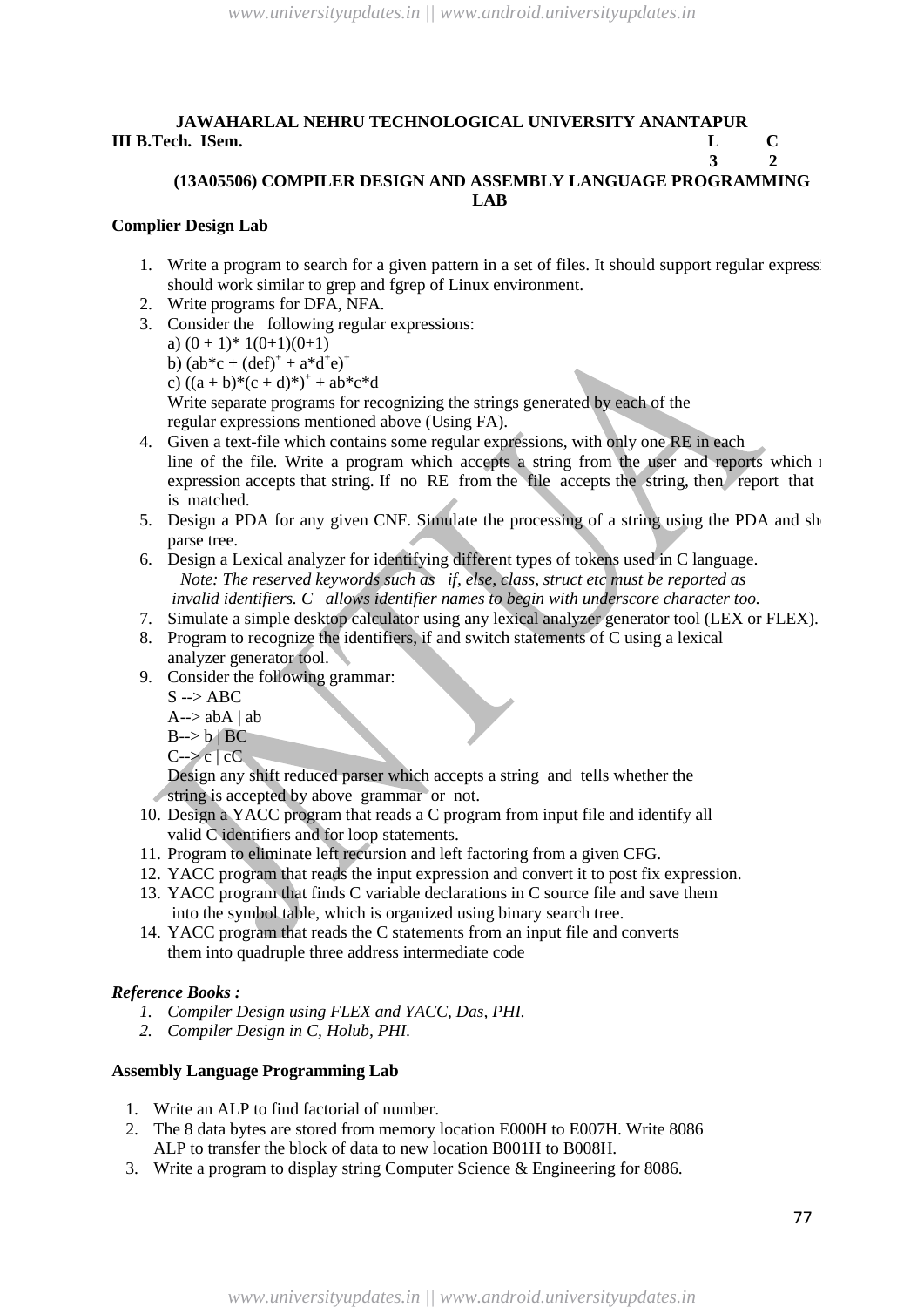- 4. Write a program to reverse the given string for 8086.
- 5. Write a program to multiply 2 numbers (16-bit data) for 8086.
- 6. Sum of series of 10 numbers and store result in memory location total.
- 7. Write a program to find Largest No. in a block of data. Length of block is 0A. Store the maximum in location result.
- 8. Find number of times letter "e" exist in the string exercise, Store the count at memory
- 9. Write an assembly language program to count number of vowels in a given string.
- 10. Write an 8086 ALP which will input the user name from the keyboard. If the user is "Ramu-jntu" it will output "The username is valid" else it will output "Invalid user name".

#### *Reference Books :*

- 1. *Microprocessor and Interfacing 8086,8051, 8096 and advanced processors, Senthil Ku Saravanan, Jeevanathan, Shah, Oxford Publishers, 2012.*
- *2. 8086 microprocessor: Programming and Interfacing the PC, Kenneth Ayala, Cengage Learning*
- *3. The X86 Microprocessors, Lyla B. Das. Pearson, 2012.*

*www.universityupdates.in || www.android.universityupdates.in*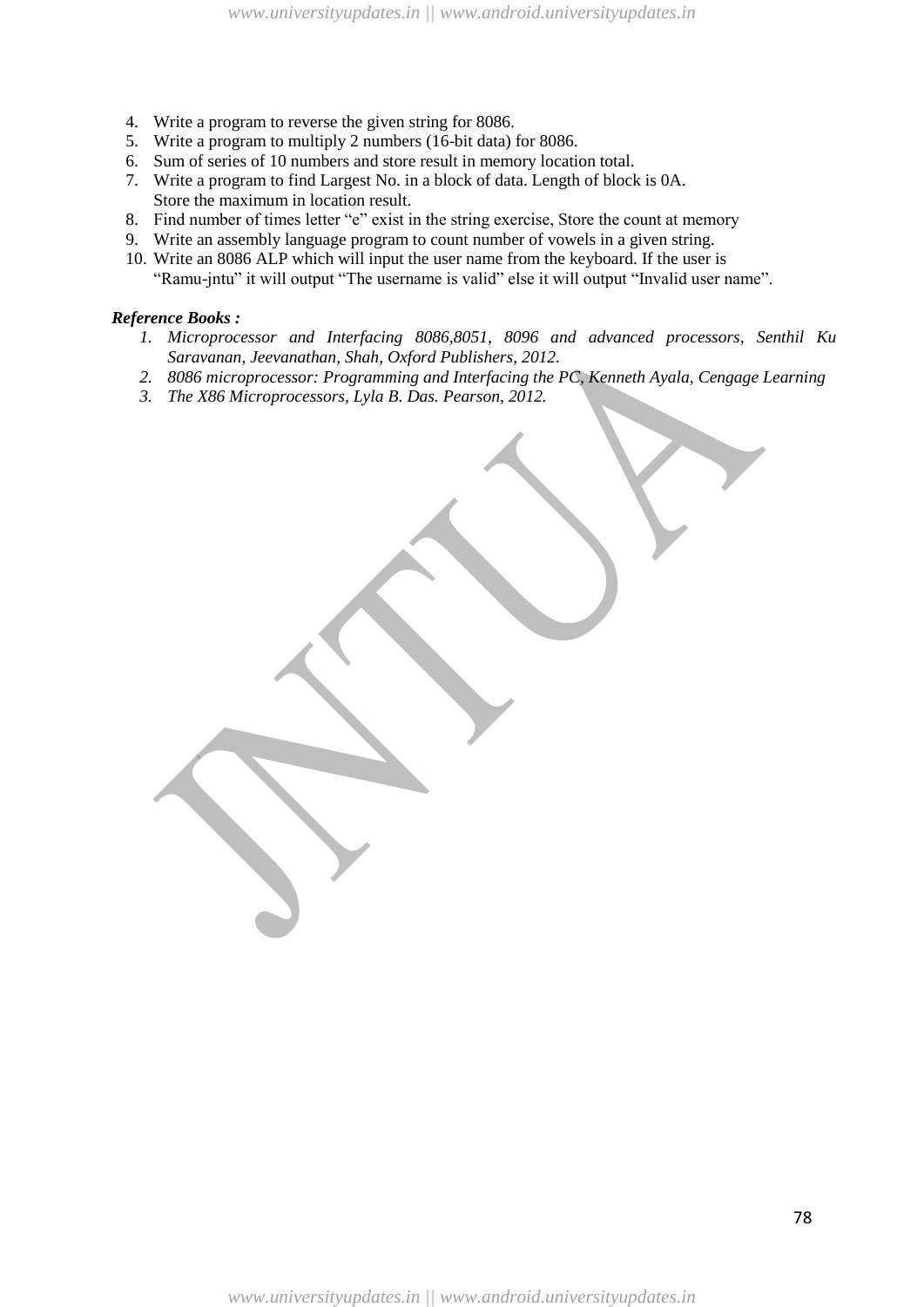#### **B.Tech. III - I Sem.**

# **(13A52502) ADVANCED ENGLISH LANGUAGE COMMUNICATION SKILLS LAB (Audit Course)**

#### *Introduction:*

*The introduction of the Advanced Communication Skills Lab is considered essential at 3rd year level. At this stage, the students need to prepare themselves for their careers which may require them to*  listen to, read, speak and write in English both for their professional and interpersonal *communication in the globalised context.*

*The proposed course should be a laboratory course to enable students to use "good" English and perform the following:*

- *Gathering ideas and information to organise ideas relevantly and coherently.*
- *Engaging in debates.*
- *Participating in group discussions.*
- *Facing interviews.*
- *Writing project/research reports/technical reports.*
- *Making oral presentations.*
- *Writing formal letters.*
- *Transferring information from non-verbal to verbal texts and vice-versa.*
- *Taking part in social and professional communication.*

#### *Course Objective:*

*This Lab focuses on using multi-media instruction for language development to meet the following targets:*

- *To improve the students" fluency in English, through a well-developed vocabulary and enable them to listen to English spoken at normal conversational speed by educated English speakers and respond appropriately in different socio-cultural and professional contexts.*
- *Further, they would be required to communicate their ideas relevantly and coherently in writing.*
- *To prepare all the students for their placements.*

#### *Learning Outcome:*

- *Accomplishment of sound vocabulary and its proper use contextually*
- *Flair in Writing and felicity in written expression.*
- *Enhanced job prospects.*
- *Effective Speaking Abilities*

The following course content to conduct the activities is prescribed for the Advanced English Language Communication Skills (AELCS) Lab:

#### **UNIT I**

# **COMMUNICATIVE COMPETENCY**

- 1. Reading Comprehension
- 2. Listening comprehension
- 3. Vocabulary for competitive purpose
- 4. Spotting errors

#### **UNIT II TECHNICAL WRITING**

- 1. Report writing
- 2. Curriculum vitae
- 3. Covering letter
- 4. E-mail writing